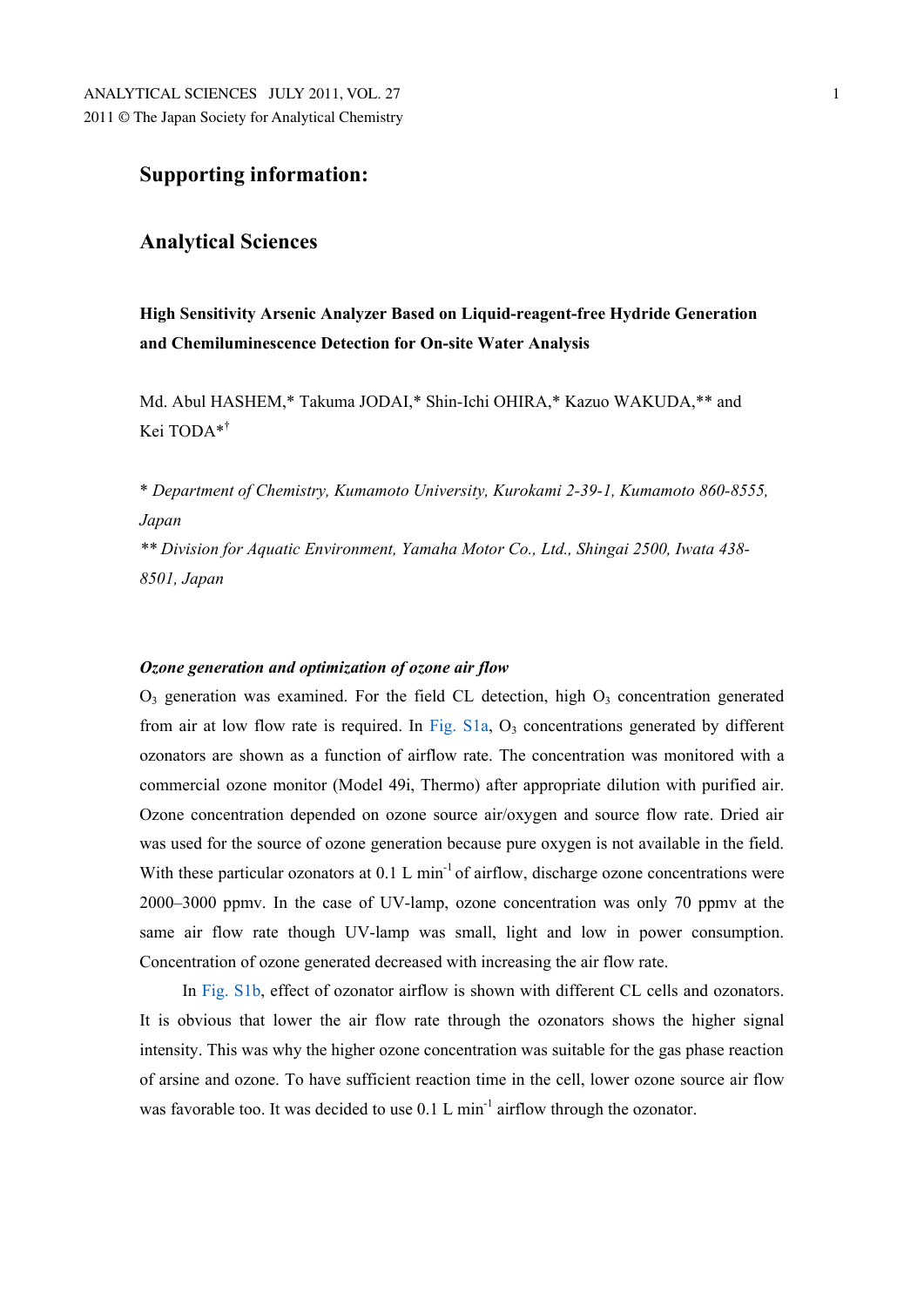

**Fig. S1** Ozone concentration generated (a) and peak height for 50 µg/L As(III) (b) with different ozonators at different air flow rate.

### *Interferences from diverse ions:*

Interferences from the diverse ions in this method were investigated. Results are summarized in the Table S1. There were no interferences from the common anions and cations such as phosphate, silicate, sulfate,  $Ca^{2+}$ ,  $Mg^{2+}$ , and  $NH_4^+$ . The divalent  $Cu^{2+}$  and  $Ni^{2+}$  made the As(V) signal smaller, and  $Fe^{2+}$  and  $Fe^{3+}$  made the recoveries for both As(III) and As(V) small. These problems were solved by addition of 10 mg of EDTA as mentioned in experimental section. Some volatile sulfur compounds (VSCs) gave response peaks even for As free samples. For examples, 10 mg  $L^{-1}$  sulfide, 0.03 mg  $L^{-1}$  CH<sub>3</sub>SH and 0.03 mg  $L^{-1}$  dimethyl sulfide (DMS) gave peaks corresponding to As concentrations 7.7, 4.6 and 3.4  $\mu$ g L<sup>-1</sup>. This was because these compounds react with  $O_3$  to produce chemiluminescence. Chemiluminescence intensities increased  $3~7$  times when the acid and NaBH<sub>4</sub> were added not separately but simultaneously. Interferences from these VSCs were only when they exist in high concentrations and usually it is not concern. If the interference from the VSCs is a concern, it could be eliminated by 5 min bubbling performed after acid addition to remove the volatile sulfur compounds before arsenic reduction. As described above, the HG-CL method is useful for real water analysis with small concern of interference.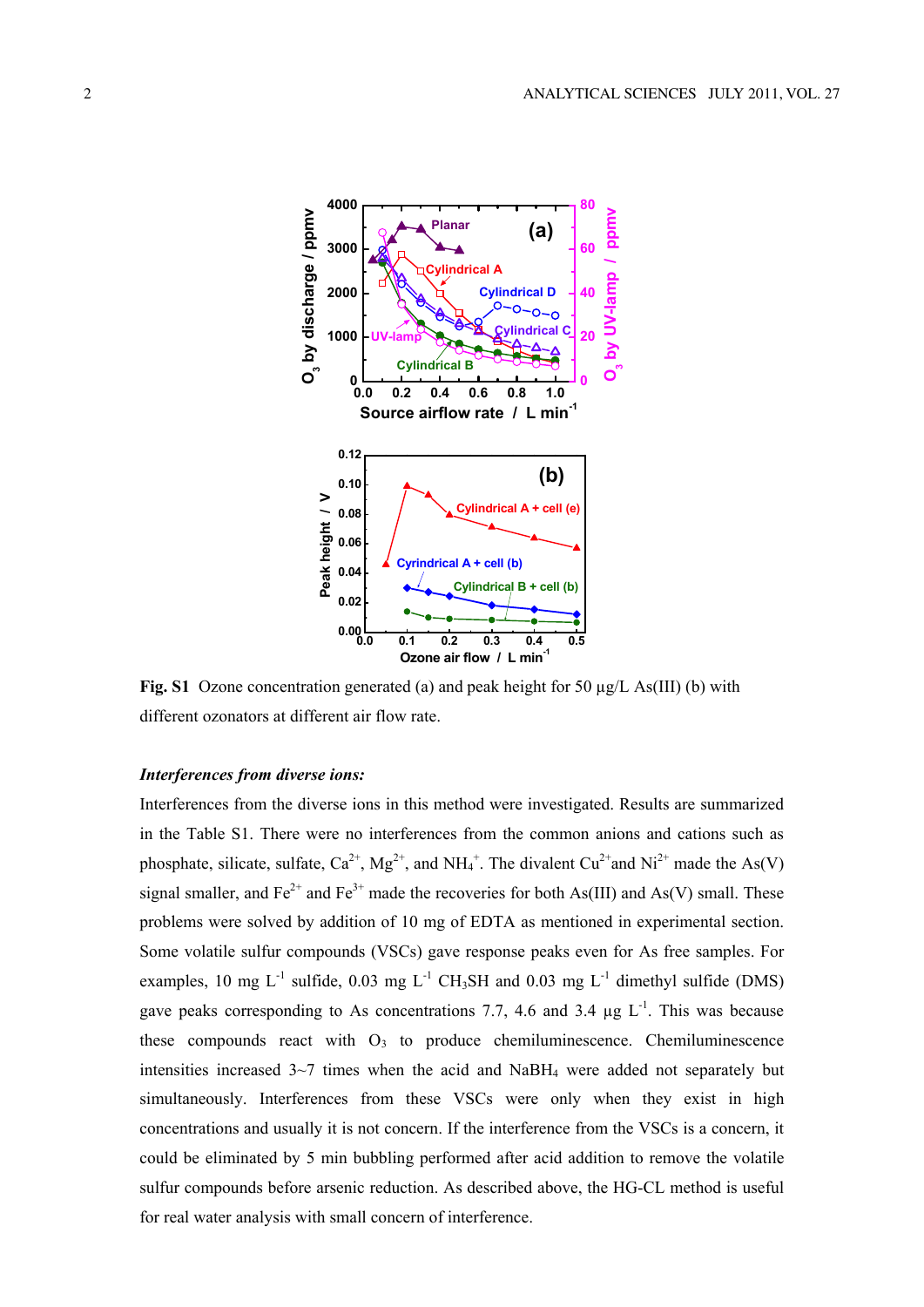|                                                                                         |                | Recoveries $\frac{0}{0}$ for 10 µg L <sup>-1</sup> As |              |             |             |  |
|-----------------------------------------------------------------------------------------|----------------|-------------------------------------------------------|--------------|-------------|-------------|--|
| Diverse ions                                                                            |                |                                                       | Without EDTA |             | With EDTA   |  |
| $rac{\text{Ions}}{S^2}$                                                                 | $mg L^{-1}$    | As(V)<br>As(III)                                      |              | As(III)     | As(V)       |  |
|                                                                                         | $\overline{2}$ | $100 \pm 2$                                           | $100 \pm 2$  |             |             |  |
|                                                                                         | $\overline{4}$ | $115 \pm 2$                                           | $113 \pm 2$  |             |             |  |
| $PO43$<br>SiO <sub>3</sub> <sup>2-</sup>                                                | 20             | $100 \pm 2$                                           | $94 \pm 2$   |             |             |  |
|                                                                                         | 20             | $98 \pm 2$                                            | $93 \pm 2$   |             |             |  |
|                                                                                         | 200            | $98 \pm 2$                                            | $104 \pm 2$  |             |             |  |
| $CO_3^2$<br>$SO_4^2$<br>$Mg^{2+}$<br>$Ca^{2+}$                                          | 2000           | $102 \pm 2$                                           | $105 \pm 2$  |             |             |  |
|                                                                                         | 2000           | $91 \pm 2$                                            | $102 \pm 2$  |             |             |  |
|                                                                                         | 200            | $109 \pm 2$                                           | $88 \pm 2$   |             |             |  |
| CN                                                                                      | 20             | $102 \pm 2$                                           | $95 \pm 5$   |             |             |  |
| $NH_4$ <sup>+</sup>                                                                     | 20             | $100 \pm 2$                                           | $109 \pm 2$  |             |             |  |
| $\text{SeO}_4^2$                                                                        | 20             | $117 \pm 2$                                           | $97 \pm 2$   |             |             |  |
| ClO                                                                                     | $\overline{2}$ | $104 \pm 2$                                           | $85 \pm 6$   |             |             |  |
| $\begin{array}{c} \mathrm{Cu}^{2+} \\ \mathrm{Ni}^{2+} \\ \mathrm{Fe}^{2+} \end{array}$ | $\overline{2}$ | $102 \pm 2$                                           | $84 \pm 2$   | $104 \pm 4$ | $98 \pm 1$  |  |
|                                                                                         | $\overline{2}$ | $108 \pm 2$                                           | $91 \pm 2$   | $100 \pm 2$ | $98 \pm 5$  |  |
|                                                                                         | 10             | $63 \pm 2$                                            | $79 \pm 2$   | $104 \pm 4$ | $108 \pm 1$ |  |
|                                                                                         | 20             | $68 \pm 2$                                            | $71 \pm 2$   | $98 \pm 3$  | $102 \pm 4$ |  |
| $Fe3+$                                                                                  | 10             | $57 \pm 2$                                            |              | $105 \pm 3$ | $103 \pm 0$ |  |
|                                                                                         | 20             | $41 \pm 2$                                            |              | $93 \pm 0$  | $96 \pm 4$  |  |
|                                                                                         |                |                                                       |              |             |             |  |

**Table S1** Effect of interference from the diverse ions

| Peak intensity as As concentration ( $\mu$ g L <sup>-1</sup> ) with |
|---------------------------------------------------------------------|
| different reagent treatments <sup>a)</sup>                          |

| <b>VSC</b>       | $mg L^{-1}$ | Simultaneous | Acid $\rightarrow$<br>NaBH <sub>4</sub> | Acid $\rightarrow$ bubbling<br>$\rightarrow$ NaBH <sub>4</sub> |  |
|------------------|-------------|--------------|-----------------------------------------|----------------------------------------------------------------|--|
| $\mathbb{C}^{2}$ |             | 44.1         |                                         | 0.0                                                            |  |
| <b>DMS</b>       | 0.03        | 15.3         | 4.6                                     | 0.0                                                            |  |
| $CH_3SH$         | 0.03        | 21.9         | 3.4                                     | 0.0                                                            |  |

a) Acid and NaBH4 were added to the sample simultaneously, added separately in the order of acid and NaBH4 or bubbling was performed between additions of acid and NaBH4.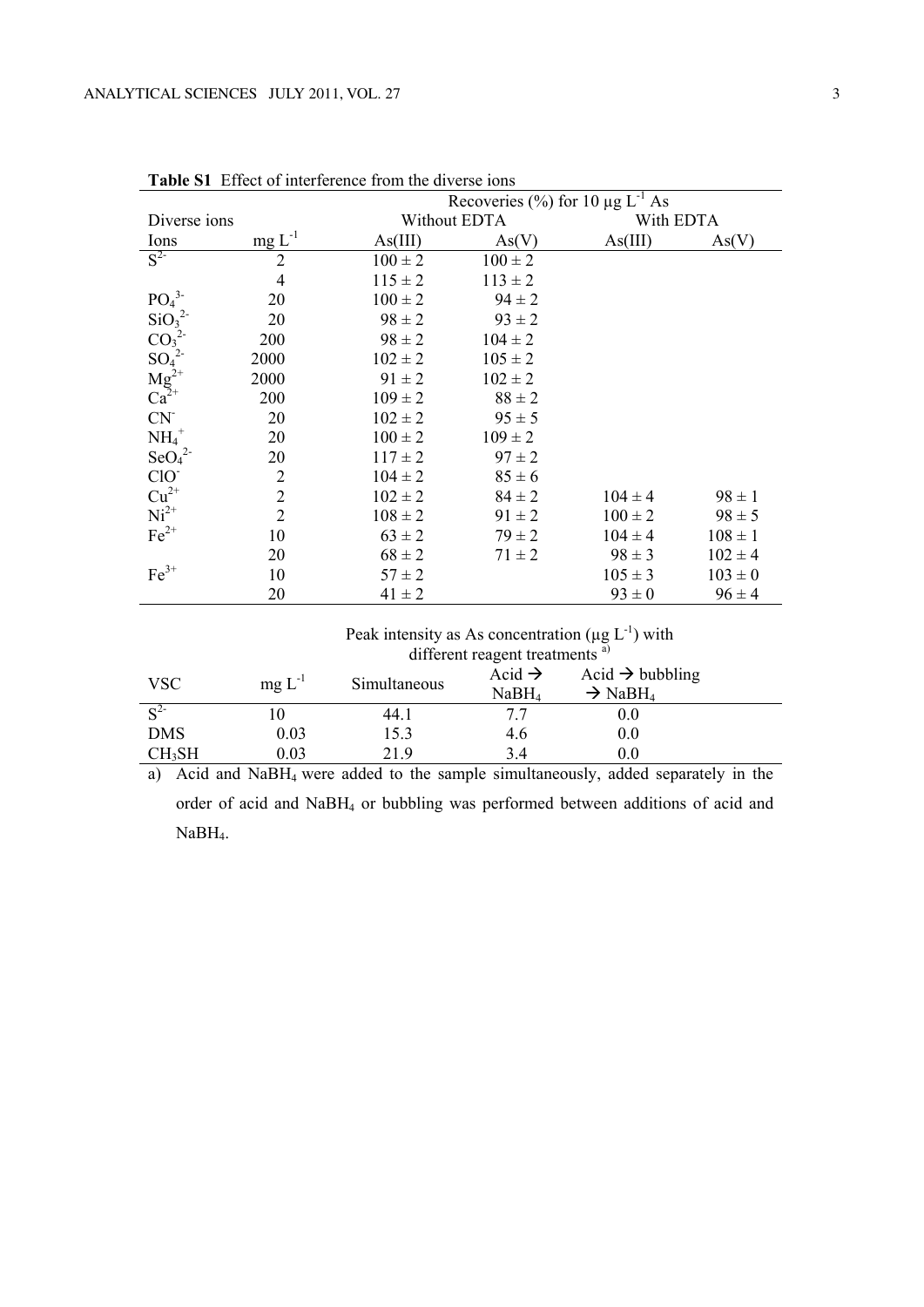### *Comparative measurements of natural water samples*

To demonstrate the usefulness of this method, As contained in several water samples were analyzed by the presented HG-CL and other methods, namely ICP-MS, SHG-FIA, and commercial field instrument (Arsenator, purchased from Wagtech). The instruments had merits and demerits. HG-CL (12 V, 1.7 A) and Arsenator (9 V, 10 mA) were operated in the field with small power consumption. SHG-FIA previously presented to analyze arsenic removal process was tested together. Results are shown in Table S2. Measurements were repeated three times each and averages and deviations are shown in Table S2. Data by ICP-MS, SHGFIA and HG-CL agreed well with correlation efficiency 0.987 and 0.989 for ICP-MS and SHG-FIA with respect to HG-CL. Good correlation can be observed in Fig. 5 in the manuscript as well. Thus the presented method HG-CL was reliable for contaminated river waters and well water analysis. Arsenator is well known instrument and used as fieldable instrument in the developing countries with recommendation by UNICEF  $^{1}$  and WHO.<sup>2)</sup> In our results, As in the samples No. 1, 2, 16 and 17 were not detected by the Arsenator. There were differences against the data by the other methods, and correlation efficiency with respect to HG-CL was 0.914 a little bit worse. The HG-CL instrument is fieldable as well as the Arsenator. Furthermore the measurement time in HG-CL was much shorter than the Arsenator ( $>$ 20 min) with the throughput of 60 samples h<sup>-1</sup>. The HG-CL presented higher sensitivity, higher reliability and better throughput.

<sup>&</sup>lt;sup>1</sup> UNICEF, *Evaluation of Arsenic Mitigation in Four Countries of the Greater Mekong Region, Final*  $Report, 2008.$ 

WHO, *Development of Regional Policy and Guideline for Arsenic Testing, Report for an intercountry Workshop*, *Kolkata*, 24-26 March, **2003**.